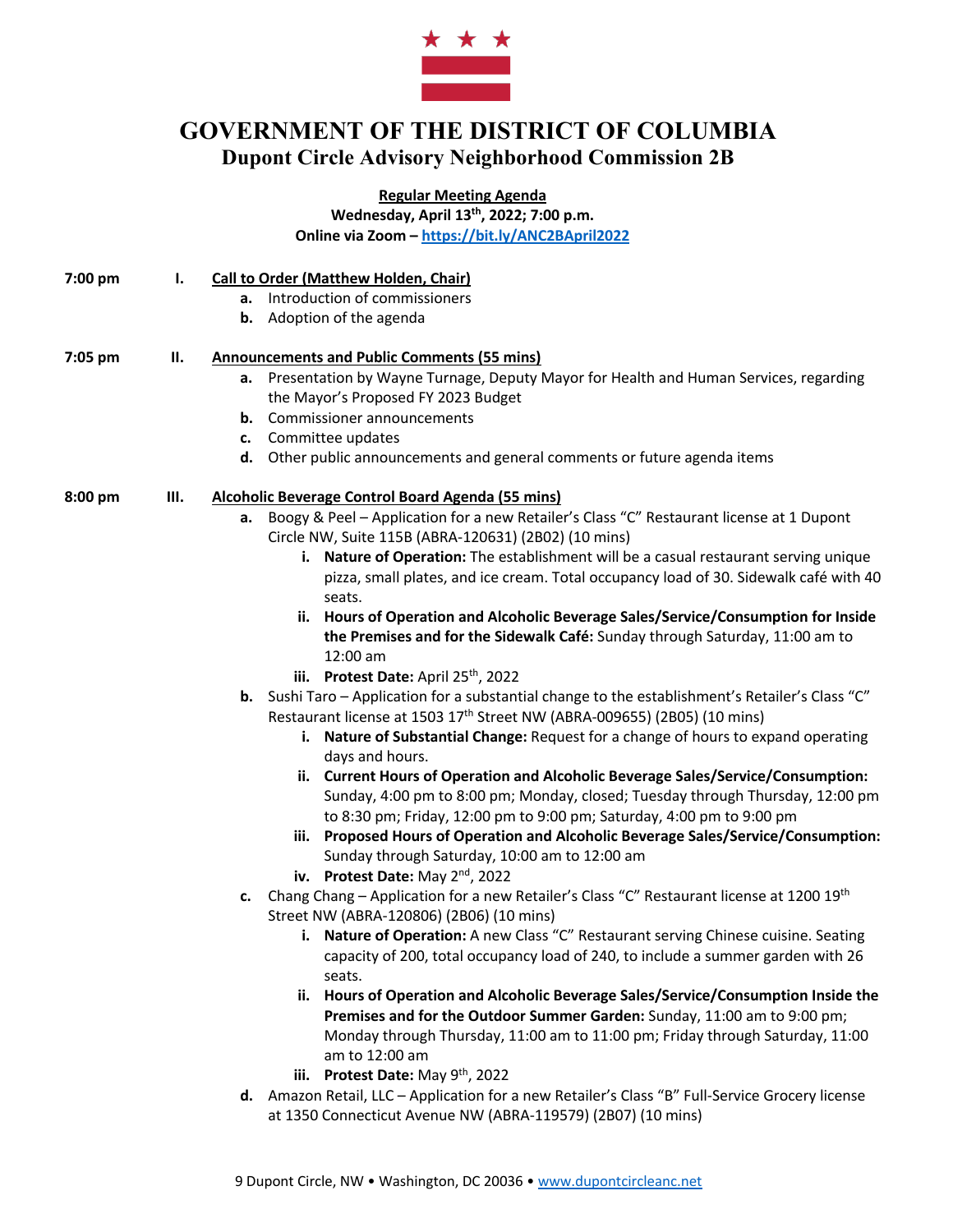

# **GOVERNMENT OF THE DISTRICT OF COLUMBIA Dupont Circle Advisory Neighborhood Commission 2B**

- **i. Nature of Operation:** A new Class "B" Full-Service Grocery Store to include a tasting endorsement.
- **ii. Hours of Operation:** Sunday through Saturday, 6:00 am to 12:00 am
- **iii. Hours of Alcoholic Beverage Sales:** Sunday through Saturday, 7:00 am to 12:00 am
- **iv. Protest Date:** May 9<sup>th</sup>, 2022
- **e.** Pop Social Application for transfer with a substantial change of the establishment's Retailer's Class "C" Tavern license from 470 L'Enfant Plaza SW to 1140 19th Street NW (ABRA-112530) (2B06) (10 mins)
	- **i. Nature of Substantial Changes:** Applicant requests to transfer license from 470 L'Enfant Plaza SW to a new location at 1140 19<sup>th</sup> Street NW. Licensee is a Class "C" Tavern with a total occupancy load of 141. Licensee currently holds an entertainment endorsement to provide live entertainment with dancing and cover charge, along with a carryout and delivery endorsement. Applicant requests to add a sidewalk cafe endorsement with 30 seats. Entertainment will not be extended to the outdoor sidewalk cafe.
	- **ii. Hours of Operation, Alcoholic Beverage Sales/Service/Consumption, and Live Entertainment Inside the Premises:** Sunday through Thursday, 8:00 am to 2:00 am; Friday through Saturday, 8:00 am to 3:00 am
	- **iii. Proposed Hours of Operation and Alcoholic Beverage Sales/Service/Consumption for the Sidewalk Cafe:** Sunday through Thursday, 8:00 am to 2:00 am; Friday through Saturday, 8:00 am to 3:00 am
	- **iv. Protest Date:** May 31<sup>st</sup>, 2022
- **f.** Consideration of several alcoholic beverage license renewal applications for restaurants, hotels, multipurpose facilities, clubs, marine vessels, arenas, and caterers (see separate list of applications) (5 mins)

#### **8:55 pm IV. Land Use Agenda (40 mins)**

- **a.** 2100 Massachusetts Avenue NW – Concept / construct addition at roof (HPRB #22-184) (2B02) (10 mins)
- **b.** 2126 Newport Place NW Permit / third floor addition at rear; new deck and areaway at rear (HPRB #22-150) (2B06) (10 mins)
- **c.** 1818 19th Street NW Permit / four-story addition a rear; demolish existing garage and install three parking spaces (HPRB #22-244) (2B01) (10 mins)
- **d.** 1312 18<sup>th</sup> Street NW Application for special exceptions from the rear yard requirements and the side yard requirements to construct a five-story, rear addition, and convert to a 15 unit inn, an existing, attached, five-story office building (BZA #20720) (2B07) (10 mins)

## **9:35 pm V. General Agenda (40 mins)**

- **a.** Consideration of a resolution regarding the District Department of Transportation's 90% design plans for the Connecticut Avenue Streetscape and Deck-Over Project (10 mins)
- **b.** Consideration of a resolution regarding the District Department of Transportation's Notice of Intent for the removal of two parking spaces and replacement with ADA parking spaces on the 1500 block of Caroline Street NW (NOI #22-93-TOA) (10 mins)
- **c.** Consideration of a resolution regarding funding for the proposed extension of the DC Circulator's Dupont Circle – Georgetown – Rosslyn route to U Street NW and Howard University (10 mins)
- **d.** Consideration of a resolution regarding the special event application for the 2022 Capital Pride Parade on Saturday, June 11th, 2022 (10 mins)